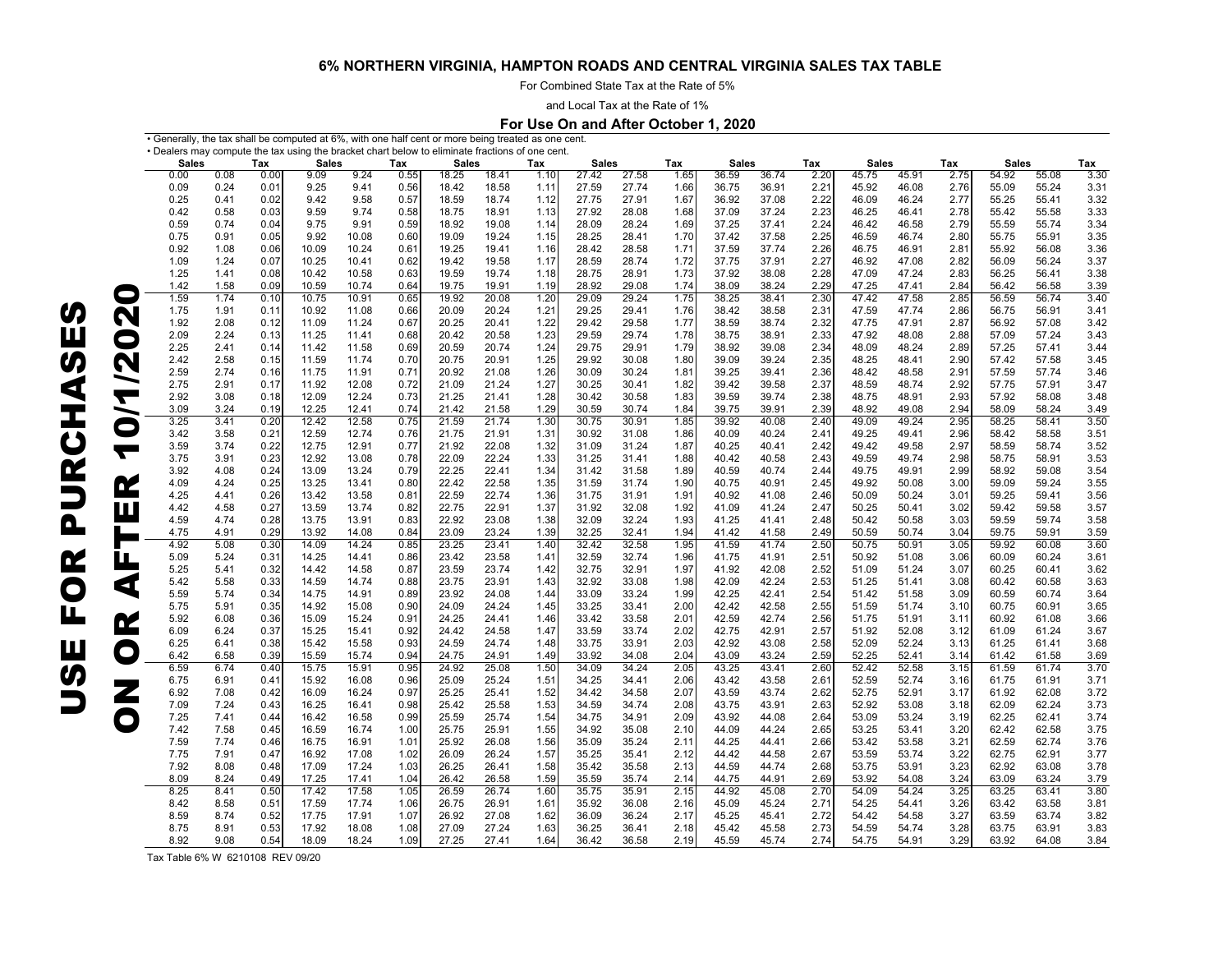For Combined State Tax at the Rate of 5%

and Local Tax at the Rate of 1%

**For Use On and After October 1, 2020**

|                |              |       |      |       |              | Tax  |              |       |                  |              |        |      |              |        |      |              |        |      |              |        |      |
|----------------|--------------|-------|------|-------|--------------|------|--------------|-------|------------------|--------------|--------|------|--------------|--------|------|--------------|--------|------|--------------|--------|------|
|                | <b>Sales</b> |       | Tax  |       | <b>Sales</b> |      | <b>Sales</b> |       | Tax              | <b>Sales</b> |        | Tax  | <b>Sales</b> |        | Tax  | <b>Sales</b> |        | Tax  | <b>Sales</b> |        | Tax  |
|                | 64.09        | 64.24 | 3.85 | 73.25 | 73.41        | 4.40 | 82.42        | 82.58 | 4.95             | 91.59        | 91.74  | 5.50 | 100.75       | 100.91 | 6.05 | 109.92       | 110.08 | 6.60 | 119.09       | 119.24 | 7.15 |
|                | 64.25        | 64.41 | 3.86 | 73.42 | 73.58        | 4.41 | 82.59        | 82.74 | 4.96             | 91.75        | 91.91  | 5.51 | 100.92       | 101.08 | 6.06 | 110.09       | 110.24 | 6.61 | 119.25       | 119.41 | 7.16 |
|                | 64.42        | 64.58 | 3.87 | 73.59 | 73.74        | 4.42 | 82.75        | 82.91 | 4.97             | 91.92        | 92.08  | 5.52 | 101.09       | 101.24 | 6.07 | 110.25       | 110.41 | 6.62 | 119.42       | 119.58 | 7.17 |
|                |              | 64.74 |      |       |              |      | 82.92        | 83.08 | 4.98             | 92.09        |        |      | 101.25       |        | 6.08 |              |        | 6.63 |              | 119.74 | 7.18 |
|                | 64.59        |       | 3.88 | 73.75 | 73.91        | 4.43 |              |       |                  |              | 92.24  | 5.53 |              | 101.41 |      | 110.42       | 110.58 |      | 119.59       |        |      |
|                | 64.75        | 64.91 | 3.89 | 73.92 | 74.08        | 4.44 | 83.09        | 83.24 | 4.99             | 92.25        | 92.41  | 5.54 | 101.42       | 101.58 | 6.09 | 110.59       | 110.74 | 6.64 | 119.75       | 119.91 | 7.19 |
|                | 64.92        | 65.08 | 3.90 | 74.09 | 74.24        | 4.45 | 83.25        | 83.41 | 5.00             | 92.42        | 92.58  | 5.55 | 101.59       | 101.74 | 6.10 | 110.75       | 110.91 | 6.65 | 119.92       | 120.08 | 7.20 |
|                | 65.09        | 65.24 | 3.91 | 74.25 | 74.41        | 4.46 | 83.42        | 83.58 | 5.01             | 92.59        | 92.74  | 5.56 | 101.75       | 101.91 | 6.11 | 110.92       | 111.08 | 6.66 | 120.09       | 120.24 | 7.21 |
|                | 65.25        | 65.41 | 3.92 | 74.42 | 74.58        | 4.47 | 83.59        | 83.74 | 5.02             | 92.75        | 92.91  | 5.57 | 101.92       | 102.08 | 6.12 | 111.09       | 111.24 | 6.67 | 120.25       | 120.41 | 7.22 |
|                | 65.42        | 65.58 | 3.93 | 74.59 | 74.74        | 4.48 | 83.75        | 83.91 | 5.03             | 92.92        | 93.08  | 5.58 | 102.09       | 102.24 | 6.13 | 111.25       | 111.41 | 6.68 | 120.42       | 120.58 | 7.23 |
|                | 65.59        | 65.74 | 3.94 | 74.75 | 74.91        | 4.49 | 83.92        | 84.08 | 5.04             | 93.09        | 93.24  | 5.59 | 102.25       | 102.41 | 6.14 | 111.42       | 111.58 | 6.69 | 120.59       | 120.74 | 7.24 |
| C              | 65.75        | 65.91 | 3.95 | 74.92 | 75.08        | 4.50 | 84.09        | 84.24 | 5.05             | 93.25        | 93.41  | 5.60 | 102.42       | 102.58 | 6.15 | 111.59       | 111.74 | 6.70 | 120.75       | 120.91 | 7.25 |
|                | 65.92        | 66.08 | 3.96 | 75.09 | 75.24        | 4.51 | 84.25        | 84.41 | 5.06             | 93.42        | 93.58  | 5.61 | 102.59       | 102.74 | 6.16 | 111.75       | 111.91 | 6.71 | 120.92       | 121.08 | 7.26 |
| N              | 66.09        |       |      | 75.25 | 75.41        |      |              | 84.58 |                  | 93.59        | 93.74  |      | 102.75       | 102.91 | 6.17 |              |        |      |              | 121.24 |      |
|                |              | 66.24 | 3.97 |       |              | 4.52 | 84.42        |       | 5.07             |              |        | 5.62 |              |        |      | 111.92       | 112.08 | 6.72 | 121.09       |        | 7.27 |
| $\blacksquare$ | 66.25        | 66.41 | 3.98 | 75.42 | 75.58        | 4.53 | 84.59        | 84.74 | 5.08             | 93.75        | 93.91  | 5.63 | 102.92       | 103.08 | 6.18 | 112.09       | 112.24 | 6.73 | 121.25       | 121.41 | 7.28 |
|                | 66.42        | 66.58 | 3.99 | 75.59 | 75.74        | 4.54 | 84.75        | 84.91 | 5.09             | 93.92        | 94.08  | 5.64 | 103.09       | 103.24 | 6.19 | 112.25       | 112.41 | 6.74 | 121.42       | 121.58 | 7.29 |
| N              | 66.59        | 66.74 | 4.00 | 75.75 | 75.91        | 4.55 | 84.92        | 85.08 | 5.10             | 94.09        | 94.24  | 5.65 | 103.25       | 103.41 | 6.20 | 112.42       | 112.58 | 6.75 | 121.59       | 121.74 | 7.30 |
|                | 66.75        | 66.91 | 4.01 | 75.92 | 76.08        | 4.56 | 85.09        | 85.24 | 5.11             | 94.25        | 94.41  | 5.66 | 103.42       | 103.58 | 6.21 | 112.59       | 112.74 | 6.76 | 121.75       | 121.91 | 7.31 |
|                | 66.92        | 67.08 | 4.02 | 76.09 | 76.24        | 4.57 | 85.25        | 85.41 | 5.12             | 94.42        | 94.58  | 5.67 | 103.59       | 103.74 | 6.22 | 112.75       | 112.91 | 6.77 | 121.92       | 122.08 | 7.32 |
| Т              | 67.09        | 67.24 | 4.03 | 76.25 | 76.41        | 4.58 | 85.42        | 85.58 | 5.13             | 94.59        | 94.74  | 5.68 | 103.75       | 103.91 | 6.23 | 112.92       | 113.08 | 6.78 | 122.09       | 122.24 | 7.33 |
|                | 67.25        | 67.41 | 4.04 | 76.42 | 76.58        | 4.59 | 85.59        | 85.74 | 5.14             | 94.75        | 94.91  | 5.69 | 103.92       | 104.08 | 6.24 | 113.09       | 113.24 | 6.79 | 122.25       | 122.41 | 7.34 |
|                | 67.42        | 67.58 | 4.05 | 76.59 | 76.74        | 4.60 | 85.75        | 85.91 | 5.15             | 94.92        | 95.08  | 5.70 | 104.09       | 104.24 | 6.25 | 113.25       | 113.41 | 6.80 | 122.42       | 122.58 | 7.35 |
|                | 67.59        | 67.74 | 4.06 | 76.75 | 76.91        | 4.61 | 85.92        | 86.08 | 5.16             | 95.09        | 95.24  | 5.71 | 104.25       | 104.41 | 6.26 | 113.42       | 113.58 | 6.81 | 122.59       | 122.74 | 7.36 |
|                | 67.75        | 67.91 | 4.07 | 76.92 | 77.08        | 4.62 | 86.09        | 86.24 | 5.17             | 95.25        | 95.41  | 5.72 | 104.42       | 104.58 | 6.27 | 113.59       | 113.74 | 6.82 | 122.75       | 122.91 | 7.37 |
|                |              |       |      |       |              |      |              |       |                  |              |        |      |              |        |      |              |        |      |              |        |      |
|                | 67.92        | 68.08 | 4.08 | 77.09 | 77.24        | 4.63 | 86.25        | 86.41 | 5.18             | 95.42        | 95.58  | 5.73 | 104.59       | 104.74 | 6.28 | 113.75       | 113.91 | 6.83 | 122.92       | 123.08 | 7.38 |
|                | 68.09        | 68.24 | 4.09 | 77.25 | 77.41        | 4.64 | 86.42        | 86.58 | 5.19             | 95.59        | 95.74  | 5.74 | 104.75       | 104.91 | 6.29 | 113.92       | 114.08 | 6.84 | 123.09       | 123.24 | 7.39 |
| <u>r</u>       | 68.25        | 68.41 | 4.10 | 77.42 | 77.58        | 4.65 | 86.59        | 86.74 | 5.20             | 95.75        | 95.91  | 5.75 | 104.92       | 105.08 | 6.30 | 114.09       | 114.24 | 6.85 | 123.25       | 123.41 | 7.40 |
|                | 68.42        | 68.58 | 4.11 | 77.59 | 77.74        | 4.66 | 86.75        | 86.91 | 5.21             | 95.92        | 96.08  | 5.76 | 105.09       | 105.24 | 6.31 | 114.25       | 114.41 | 6.86 | 123.42       | 123.58 | 7.41 |
|                | 68.59        | 68.74 | 4.12 | 77.75 | 77.91        | 4.67 | 86.92        | 87.08 | 5.22             | 96.09        | 96.24  | 5.77 | 105.25       | 105.41 | 6.32 | 114.42       | 114.58 | 6.87 | 123.59       | 123.74 | 7.42 |
|                | 68.75        | 68.91 | 4.13 | 77.92 | 78.08        | 4.68 | 87.09        | 87.24 | 5.23             | 96.25        | 96.41  | 5.78 | 105.42       | 105.58 | 6.33 | 114.59       | 114.74 | 6.88 | 123.75       | 123.91 | 7.43 |
|                | 68.92        | 69.08 | 4.14 | 78.09 | 78.24        | 4.69 | 87.25        | 87.41 | 5.24             | 96.42        | 96.58  | 5.79 | 105.59       | 105.74 | 6.34 | 114.75       | 114.91 | 6.89 | 123.92       | 124.08 | 7.44 |
|                | 69.09        | 69.24 | 4.15 | 78.25 | 78.41        | 4.70 | 87.42        | 87.58 | 5.25             | 96.59        | 96.74  | 5.80 | 105.75       | 105.91 | 6.35 | 114.92       | 115.08 | 6.90 | 124.09       | 124.24 | 7.45 |
|                | 69.25        | 69.41 | 4.16 | 78.42 | 78.58        | 4.71 | 87.59        | 87.74 | 5.26             | 96.75        | 96.91  | 5.81 | 105.92       | 106.08 | 6.36 | 115.09       | 115.24 | 6.91 | 124.25       | 124.41 | 7.46 |
| щ              | 69.42        | 69.58 | 4.17 | 78.59 | 78.74        | 4.72 | 87.75        | 87.91 | 5.27             | 96.92        | 97.08  | 5.82 | 106.09       | 106.24 | 6.37 | 115.25       | 115.41 | 6.92 | 124.42       | 124.58 | 7.47 |
|                | 69.59        | 69.74 | 4.18 | 78.75 | 78.91        | 4.73 | 87.92        | 88.08 | 5.28             | 97.09        | 97.24  | 5.83 | 106.25       | 106.41 | 6.38 | 115.42       | 115.58 | 6.93 | 124.59       | 124.74 | 7.48 |
| G              |              |       |      |       |              |      |              |       |                  |              |        |      |              |        |      |              |        |      |              |        |      |
|                | 69.75        | 69.91 | 4.19 | 78.92 | 79.08        | 4.74 | 88.09        | 88.24 | 5.29             | 97.25        | 97.41  | 5.84 | 106.42       | 106.58 | 6.39 | 115.59       | 115.74 | 6.94 | 124.75       | 124.91 | 7.49 |
|                | 69.92        | 70.08 | 4.20 | 79.09 | 79.24        | 4.75 | 88.25        | 88.41 | 5.30             | 97.42        | 97.58  | 5.85 | 106.59       | 106.74 | 6.40 | 115.75       | 115.91 | 6.95 | 124.92       | 125.08 | 7.50 |
| <u>r</u>       | 70.09        | 70.24 | 4.21 | 79.25 | 79.41        | 4.76 | 88.42        | 88.58 | 5.31             | 97.59        | 97.74  | 5.86 | 106.75       | 106.91 | 6.41 | 115.92       | 116.08 | 6.96 | 125.09       | 125.24 | 7.51 |
|                | 70.25        | 70.41 | 4.22 | 79.42 | 79.58        | 4.77 | 88.59        | 88.74 | 5.32             | 97.75        | 97.91  | 5.87 | 106.92       | 107.08 | 6.42 | 116.09       | 116.24 | 6.97 | 125.25       | 125.41 | 7.52 |
|                | 70.42        | 70.58 | 4.23 | 79.59 | 79.74        | 4.78 | 88.75        | 88.91 | 5.33             | 97.92        | 98.08  | 5.88 | 107.09       | 107.24 | 6.43 | 116.25       | 116.41 | 6.98 | 125.42       | 125.58 | 7.53 |
|                | 70.59        | 70.74 | 4.24 | 79.75 | 79.91        | 4.79 | 88.92        | 89.08 | 5.34             | 98.09        | 98.24  | 5.89 | 107.25       | 107.41 | 6.44 | 116.42       | 116.58 | 6.99 | 125.59       | 125.74 | 7.54 |
|                | 70.75        | 70.91 | 4.25 | 79.92 | 80.08        | 4.80 | 89.09        | 89.24 | 5.35             | 98.25        | 98.41  | 5.90 | 107.42       | 107.58 | 6.45 | 116.59       | 116.74 | 7.00 | 125.75       | 125.91 | 7.55 |
|                | 70.92        | 71.08 | 4.26 | 80.09 | 80.24        | 4.81 | 89.25        | 89.41 | 5.36             | 98.42        | 98.58  | 5.91 | 107.59       | 107.74 | 6.46 | 116.75       | 116.91 | 7.01 | 125.92       | 126.08 | 7.56 |
|                | 71.09        | 71.24 | 4.27 | 80.25 | 80.41        | 4.82 | 89.42        | 89.58 | 5.37             | 98.59        | 98.74  | 5.92 | 107.75       | 107.91 | 6.47 | 116.92       | 117.08 | 7.02 | 126.09       | 126.24 | 7.57 |
|                | 71.25        | 71.41 | 4.28 | 80.42 | 80.58        | 4.83 | 89.59        | 89.74 | 5.38             | 98.75        | 98.91  | 5.93 | 107.92       | 108.08 | 6.48 | 117.09       | 117.24 | 7.03 | 126.25       | 126.41 | 7.58 |
|                | 71.42        | 71.58 | 4.29 | 80.59 | 80.74        | 4.84 | 89.75        | 89.91 | 5.39             | 98.92        | 99.08  | 5.94 | 108.09       | 108.24 | 6.49 | 117.25       | 117.41 | 7.04 | 126.42       | 126.58 | 7.59 |
|                |              |       |      |       |              |      |              |       |                  |              |        |      |              |        |      |              |        |      |              |        |      |
|                | 71.59        | 71.74 | 4.30 | 80.75 | 80.91        | 4.85 | 89.92        | 90.08 | 5.40             | 99.09        | 99.24  | 5.95 | 108.25       | 108.41 | 6.50 | 117.42       | 117.58 | 7.05 | 126.59       | 126.74 | 7.60 |
|                | 71.75        | 71.91 | 4.31 | 80.92 | 81.08        | 4.86 | 90.09        | 90.24 | 5.4 <sup>′</sup> | 99.25        | 99.41  | 5.96 | 108.42       | 108.58 | 6.51 | 117.59       | 117.74 | 7.06 | 126.75       | 126.91 | 7.61 |
|                | 71.92        | 72.08 | 4.32 | 81.09 | 81.24        | 4.87 | 90.25        | 90.41 | 5.42             | 99.42        | 99.58  | 5.97 | 108.59       | 108.74 | 6.52 | 117.75       | 117.91 | 7.07 | 126.92       | 127.08 | 7.62 |
|                | 72.09        | 72.24 | 4.33 | 81.25 | 81.41        | 4.88 | 90.42        | 90.58 | 5.43             | 99.59        | 99.74  | 5.98 | 108.75       | 108.91 | 6.53 | 117.92       | 118.08 | 7.08 | 127.09       | 127.24 | 7.63 |
|                | 72.25        | 72.41 | 4.34 | 81.42 | 81.58        | 4.89 | 90.59        | 90.74 | 5.44             | 99.75        | 99.91  | 5.99 | 108.92       | 109.08 | 6.54 | 118.09       | 118.24 | 7.09 | 127.25       | 127.41 | 7.64 |
|                | 72.42        | 72.58 | 4.35 | 81.59 | 81.74        | 4.90 | 90.75        | 90.91 | 5.45             | 99.92        | 100.08 | 6.00 | 109.09       | 109.24 | 6.55 | 118.25       | 118.41 | 7.10 | 127.42       | 127.58 | 7.65 |
|                | 72.59        | 72.74 | 4.36 | 81.75 | 81.91        | 4.91 | 90.92        | 91.08 | 5.46             | 100.09       | 100.24 | 6.01 | 109.25       | 109.41 | 6.56 | 118.42       | 118.58 | 7.11 | 127.59       | 127.74 | 7.66 |
|                | 72.75        | 72.91 | 4.37 | 81.92 | 82.08        | 4.92 | 91.09        | 91.24 | 5.47             | 100.25       | 100.41 | 6.02 | 109.42       | 109.58 | 6.57 | 118.59       | 118.74 | 7.12 | 127.75       | 127.91 | 7.67 |
|                | 72.92        | 73.08 | 4.38 | 82.09 | 82.24        | 4.93 | 91.25        | 91.41 | 5.48             | 100.42       | 100.58 | 6.03 | 109.59       | 109.74 | 6.58 | 118.75       | 118.91 | 7.13 | 127.92       | 128.08 | 7.68 |
|                | 73.09        | 73.24 | 4.39 | 82.25 | 82.41        | 4.94 | 91.42        | 91.58 | 5.49             | 100.59       | 100.74 | 6.04 | 109.75       | 109.91 | 6.59 | 118.92       | 119.08 | 7.14 | 128.09       | 128.24 | 7.69 |
|                |              |       |      |       |              |      |              |       |                  |              |        |      |              |        |      |              |        |      |              |        |      |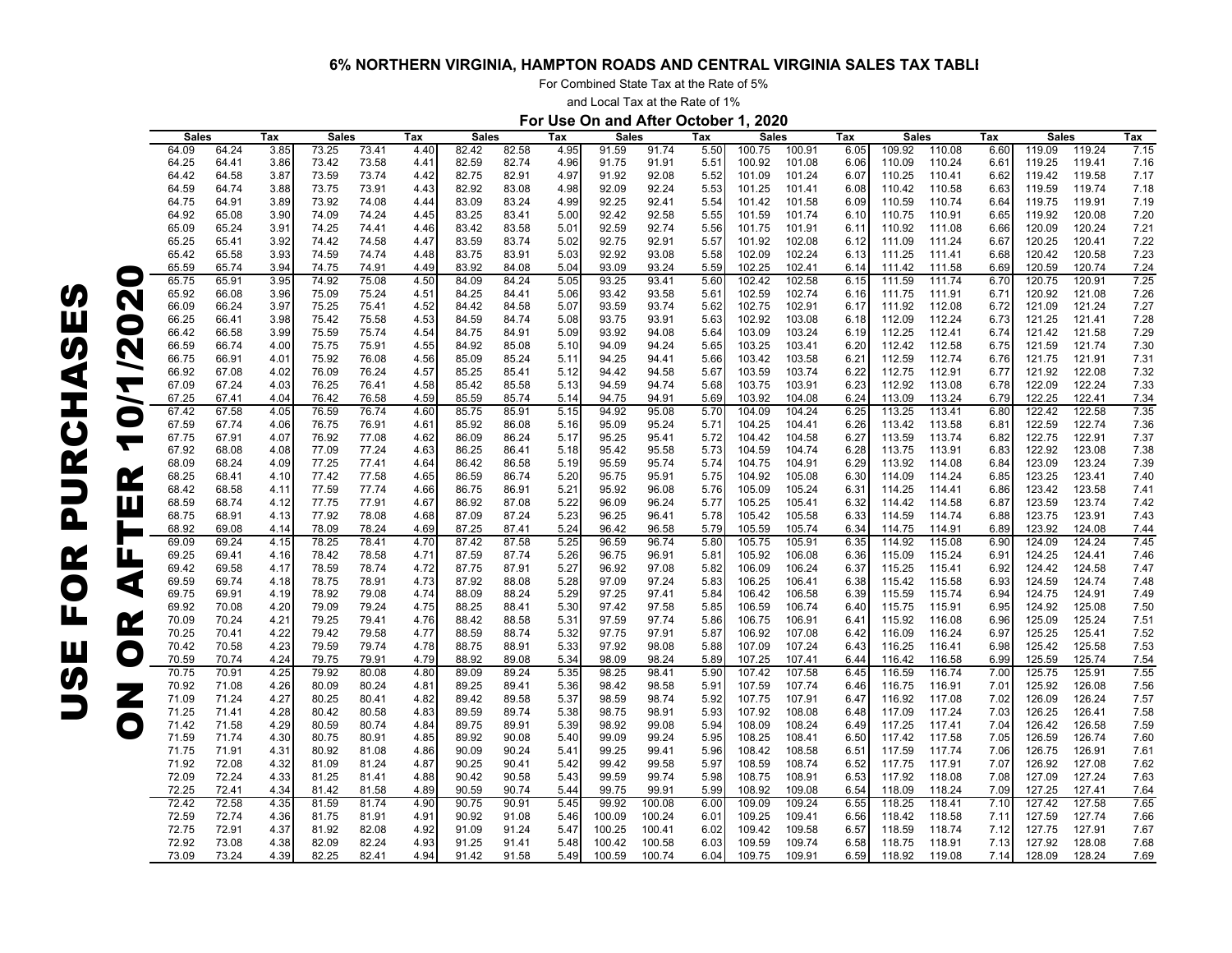For Combined State Tax at the Rate of 5%

and Local Tax at the Rate of 1%

# **For Use On and After October 1, 2020**

|           | <b>Sales</b> |        | Tax  | <b>Sales</b> |        | Tax  | <b>Sales</b> |        | Tax  | <b>Sales</b> |        | Tax  | Sales  |        | Tax   | <b>Sales</b> |        | Tax   | <b>Sales</b> |        | Tax   |
|-----------|--------------|--------|------|--------------|--------|------|--------------|--------|------|--------------|--------|------|--------|--------|-------|--------------|--------|-------|--------------|--------|-------|
|           | 128.25       | 128.41 | 7.70 | 137.42       | 137.58 | 8.25 | 146.59       | 146.74 | 8.80 | 155.75       | 155.91 | 9.35 | 164.92 | 165.08 | 9.90  | 174.09       | 174.24 | 10.45 | 183.25       | 183.41 | 11.00 |
|           | 128.42       | 128.58 | 7.71 | 137.59       | 137.74 | 8.26 | 146.75       | 146.91 | 8.81 | 155.92       | 156.08 | 9.36 | 165.09 | 165.24 | 9.91  | 174.25       | 174.41 | 10.46 | 183.42       | 183.58 | 11.01 |
|           | 128.59       | 128.74 | 7.72 | 137.75       | 137.91 | 8.27 | 146.92       | 147.08 | 8.82 | 156.09       | 156.24 | 9.37 | 165.25 | 165.41 | 9.92  | 174.42       | 174.58 | 10.47 | 183.59       | 183.74 | 11.02 |
|           | 128.75       | 128.91 | 7.73 | 137.92       | 138.08 | 8.28 | 147.09       | 147.24 | 8.83 | 156.25       | 156.41 | 9.38 | 165.42 | 165.58 | 9.93  | 174.59       | 174.74 | 10.48 | 183.75       | 183.91 | 11.03 |
|           |              | 129.08 |      | 138.09       | 138.24 | 8.29 | 147.25       |        |      | 156.42       | 156.58 | 9.39 |        | 165.74 | 9.94  | 174.75       |        | 10.49 | 183.92       | 184.08 | 11.04 |
|           | 128.92       |        | 7.74 |              |        |      |              | 147.41 | 8.84 |              |        |      | 165.59 |        |       |              | 174.91 |       |              |        |       |
|           | 129.09       | 129.24 | 7.75 | 138.25       | 138.41 | 8.30 | 147.42       | 147.58 | 8.85 | 156.59       | 156.74 | 9.40 | 165.75 | 165.91 | 9.95  | 174.92       | 175.08 | 10.50 | 184.09       | 184.24 | 11.05 |
|           | 129.25       | 129.41 | 7.76 | 138.42       | 138.58 | 8.31 | 147.59       | 147.74 | 8.86 | 156.75       | 156.91 | 9.41 | 165.92 | 166.08 | 9.96  | 175.09       | 175.24 | 10.51 | 184.25       | 184.41 | 11.06 |
|           | 129.42       | 129.58 | 7.77 | 138.59       | 138.74 | 8.32 | 147.75       | 147.91 | 8.87 | 156.92       | 157.08 | 9.42 | 166.09 | 166.24 | 9.97  | 175.25       | 175.41 | 10.52 | 184.42       | 184.58 | 11.07 |
|           | 129.59       | 129.74 | 7.78 | 138.75       | 138.91 | 8.33 | 147.92       | 148.08 | 8.88 | 157.09       | 157.24 | 9.43 | 166.25 | 166.41 | 9.98  | 175.42       | 175.58 | 10.53 | 184.59       | 184.74 | 11.08 |
|           | 129.75       | 129.91 | 7.79 | 138.92       | 139.08 | 8.34 | 148.09       | 148.24 | 8.89 | 157.25       | 157.41 | 9.44 | 166.42 | 166.58 | 9.99  | 175.59       | 175.74 | 10.54 | 184.75       | 184.91 | 11.09 |
|           | 129.92       | 130.08 | 7.80 | 139.09       | 139.24 | 8.35 | 148.25       | 148.41 | 8.90 | 157.42       | 157.58 | 9.45 | 166.59 | 166.74 | 10.00 | 175.75       | 175.91 | 10.55 | 184.92       | 185.08 | 11.10 |
|           | 130.09       | 130.24 | 7.81 | 139.25       | 139.41 | 8.36 | 148.42       | 148.58 | 8.91 | 157.59       | 157.74 | 9.46 | 166.75 | 166.91 | 10.01 | 175.92       | 176.08 | 10.56 | 185.09       | 185.24 | 11.11 |
| N         | 130.25       | 130.41 | 7.82 | 139.42       | 139.58 | 8.37 | 148.59       | 148.74 | 8.92 | 157.75       | 157.91 | 9.47 | 166.92 | 167.08 | 10.02 | 176.09       | 176.24 | 10.57 | 185.25       | 185.41 | 11.12 |
|           | 130.42       | 130.58 | 7.83 | 139.59       | 139.74 | 8.38 | 148.75       | 148.91 | 8.93 | 157.92       | 158.08 | 9.48 | 167.09 | 167.24 | 10.03 | 176.25       | 176.41 | 10.58 | 185.42       | 185.58 | 11.13 |
| $\bullet$ | 130.59       | 130.74 | 7.84 | 139.75       | 139.91 | 8.39 | 148.92       | 149.08 | 8.94 | 158.09       | 158.24 | 9.49 | 167.25 | 167.41 | 10.04 | 176.42       | 176.58 | 10.59 | 185.59       | 185.74 | 11.14 |
|           |              |        |      |              |        |      |              |        |      |              |        |      |        |        |       |              |        |       |              |        |       |
| N         | 130.75       | 130.91 | 7.85 | 139.92       | 140.08 | 8.40 | 149.09       | 149.24 | 8.95 | 158.25       | 158.41 | 9.50 | 167.42 | 167.58 | 10.05 | 176.59       | 176.74 | 10.60 | 185.75       | 185.91 | 11.15 |
| ∽         | 130.92       | 131.08 | 7.86 | 140.09       | 140.24 | 8.41 | 149.25       | 149.41 | 8.96 | 158.42       | 158.58 | 9.51 | 167.59 | 167.74 | 10.06 | 176.75       | 176.91 | 10.61 | 185.92       | 186.08 | 11.16 |
|           | 131.09       | 131.24 | 7.87 | 140.25       | 140.41 | 8.42 | 149.42       | 149.58 | 8.97 | 158.59       | 158.74 | 9.52 | 167.75 | 167.91 | 10.07 | 176.92       | 177.08 | 10.62 | 186.09       | 186.24 | 11.17 |
| ┯         | 131.25       | 131.41 | 7.88 | 140.42       | 140.58 | 8.43 | 149.59       | 149.74 | 8.98 | 158.75       | 158.91 | 9.53 | 167.92 | 168.08 | 10.08 | 177.09       | 177.24 | 10.63 | 186.25       | 186.41 | 11.18 |
| ∽         | 131.42       | 131.58 | 7.89 | 140.59       | 140.74 | 8.44 | 149.75       | 149.91 | 8.99 | 158.92       | 159.08 | 9.54 | 168.09 | 168.24 | 10.09 | 177.25       | 177.41 | 10.64 | 186.42       | 186.58 | 11.19 |
|           | 131.59       | 131.74 | 7.90 | 140.75       | 140.91 | 8.45 | 149.92       | 150.08 | 9.00 | 159.09       | 159.24 | 9.55 | 168.25 | 168.41 | 10.10 | 177.42       | 177.58 | 10.65 | 186.59       | 186.74 | 11.20 |
|           | 131.75       | 131.91 | 7.91 | 140.92       | 141.08 | 8.46 | 150.09       | 150.24 | 9.01 | 159.25       | 159.41 | 9.56 | 168.42 | 168.58 | 10.11 | 177.59       | 177.74 | 10.66 | 186.75       | 186.91 | 11.21 |
|           | 131.92       | 132.08 | 7.92 | 141.09       | 141.24 | 8.47 | 150.25       | 150.41 | 9.02 | 159.42       | 159.58 | 9.57 | 168.59 | 168.74 | 10.12 | 177.75       | 177.91 | 10.67 | 186.92       | 187.08 | 11.22 |
|           | 132.09       | 132.24 | 7.93 | 141.25       | 141.41 | 8.48 | 150.42       | 150.58 | 9.03 | 159.59       | 159.74 | 9.58 | 168.75 | 168.91 | 10.13 | 177.92       | 178.08 | 10.68 | 187.09       | 187.24 | 11.23 |
|           | 132.25       | 132.41 | 7.94 | 141.42       | 141.58 | 8.49 | 150.59       | 150.74 | 9.04 | 159.75       | 159.91 | 9.59 | 168.92 | 169.08 | 10.14 | 178.09       | 178.24 | 10.69 | 187.25       | 187.41 | 11.24 |
|           |              |        |      |              |        |      |              |        |      |              |        |      |        |        |       |              |        |       |              |        |       |
| œ         | 132.42       | 132.58 | 7.95 | 141.59       | 141.74 | 8.50 | 150.75       | 150.91 | 9.05 | 159.92       | 160.08 | 9.60 | 169.09 | 169.24 | 10.15 | 178.25       | 178.41 | 10.70 | 187.42       | 187.58 | 11.25 |
|           | 132.59       | 132.74 | 7.96 | 141.75       | 141.91 | 8.51 | 150.92       | 151.08 | 9.06 | 160.09       | 160.24 | 9.61 | 169.25 | 169.41 | 10.16 | 178.42       | 178.58 | 10.71 | 187.59       | 187.74 | 11.26 |
| Ш         | 132.75       | 132.91 | 7.97 | 141.92       | 142.08 | 8.52 | 151.09       | 151.24 | 9.07 | 160.25       | 160.41 | 9.62 | 169.42 | 169.58 | 10.17 | 178.59       | 178.74 | 10.72 | 187.75       | 187.91 | 11.27 |
|           | 132.92       | 133.08 | 7.98 | 142.09       | 142.24 | 8.53 | 151.25       | 151.41 | 9.08 | 160.42       | 160.58 | 9.63 | 169.59 | 169.74 | 10.18 | 178.75       | 178.91 | 10.73 | 187.92       | 188.08 | 11.28 |
|           | 133.09       | 133.24 | 7.99 | 142.25       | 142.41 | 8.54 | 151.42       | 151.58 | 9.09 | 160.59       | 160.74 | 9.64 | 169.75 | 169.91 | 10.19 | 178.92       | 179.08 | 10.74 | 188.09       | 188.24 | 11.29 |
|           | 133.25       | 133.41 | 8.00 | 142.42       | 142.58 | 8.55 | 151.59       | 151.74 | 9.10 | 160.75       | 160.91 | 9.65 | 169.92 | 170.08 | 10.20 | 179.09       | 179.24 | 10.75 | 188.25       | 188.41 | 11.30 |
| Ш         | 133.42       | 133.58 | 8.01 | 142.59       | 142.74 | 8.56 | 151.75       | 151.91 | 9.11 | 160.92       | 161.08 | 9.66 | 170.09 | 170.24 | 10.21 | 179.25       | 179.41 | 10.76 | 188.42       | 188.58 | 11.31 |
|           | 133.59       | 133.74 | 8.02 | 142.75       | 142.91 | 8.57 | 151.92       | 152.08 | 9.12 | 161.09       | 161.24 | 9.67 | 170.25 | 170.41 | 10.22 | 179.42       | 179.58 | 10.77 | 188.59       | 188.74 | 11.32 |
|           | 133.75       | 133.91 | 8.03 | 142.92       | 143.08 | 8.58 | 152.09       | 152.24 | 9.13 | 161.25       | 161.41 | 9.68 | 170.42 | 170.58 | 10.23 | 179.59       | 179.74 | 10.78 | 188.75       | 188.91 | 11.33 |
| Q         | 133.92       | 134.08 | 8.04 | 143.09       | 143.24 | 8.59 | 152.25       | 152.41 | 9.14 | 161.42       | 161.58 | 9.69 | 170.59 | 170.74 | 10.24 | 179.75       | 179.91 | 10.79 | 188.92       | 189.08 | 11.34 |
|           | 134.09       | 134.24 | 8.05 | 143.25       | 143.41 | 8.60 | 152.42       | 152.58 | 9.15 | 161.59       | 161.74 | 9.70 | 170.75 | 170.91 | 10.25 | 179.92       | 180.08 | 10.80 | 189.09       | 189.24 | 11.35 |
|           |              |        |      |              |        |      |              |        |      |              |        |      |        |        |       |              |        |       |              |        |       |
| <u>r</u>  | 134.25       | 134.41 | 8.06 | 143.42       | 143.58 | 8.61 | 152.59       | 152.74 | 9.16 | 161.75       | 161.91 | 9.71 | 170.92 | 171.08 | 10.26 | 180.09       | 180.24 | 10.81 | 189.25       | 189.41 | 11.36 |
|           | 134.42       | 134.58 | 8.07 | 143.59       | 143.74 | 8.62 | 152.75       | 152.91 | 9.17 | 161.92       | 162.08 | 9.72 | 171.09 | 171.24 | 10.27 | 180.25       | 180.41 | 10.82 | 189.42       | 189.58 | 11.37 |
| $\bullet$ | 134.59       | 134.74 | 8.08 | 143.75       | 143.91 | 8.63 | 152.92       | 153.08 | 9.18 | 162.09       | 162.24 | 9.73 | 171.25 | 171.41 | 10.28 | 180.42       | 180.58 | 10.83 | 189.59       | 189.74 | 11.38 |
|           | 134.75       | 134.91 | 8.09 | 143.92       | 144.08 | 8.64 | 153.09       | 153.24 | 9.19 | 162.25       | 162.41 | 9.74 | 171.42 | 171.58 | 10.29 | 180.59       | 180.74 | 10.84 | 189.75       | 189.91 | 11.39 |
|           | 134.92       | 135.08 | 8.10 | 144.09       | 144.24 | 8.65 | 153.25       | 153.41 | 9.20 | 162.42       | 162.58 | 9.75 | 171.59 | 171.74 | 10.30 | 180.75       | 180.91 | 10.85 | 189.92       | 190.08 | 11.40 |
|           | 135.09       | 135.24 | 8.11 | 144.25       | 144.41 | 8.66 | 153.42       | 153.58 | 9.21 | 162.59       | 162.74 | 9.76 | 171.75 | 171.91 | 10.31 | 180.92       | 181.08 | 10.86 | 190.09       | 190.24 | 11.41 |
|           | 135.25       | 135.41 | 8.12 | 144.42       | 144.58 | 8.67 | 153.59       | 153.74 | 9.22 | 162.75       | 162.91 | 9.77 | 171.92 | 172.08 | 10.32 | 181.09       | 181.24 | 10.87 | 190.25       | 190.41 | 11.42 |
|           | 135.42       | 135.58 | 8.13 | 144.59       | 144.74 | 8.68 | 153.75       | 153.91 | 9.23 | 162.92       | 163.08 | 9.78 | 172.09 | 172.24 | 10.33 | 181.25       | 181.41 | 10.88 | 190.42       | 190.58 | 11.43 |
| $\bullet$ | 135.59       | 135.74 | 8.14 | 144.75       | 144.91 | 8.69 | 153.92       | 154.08 | 9.24 | 163.09       | 163.24 | 9.79 | 172.25 | 172.41 | 10.34 | 181.42       | 181.58 | 10.89 | 190.59       | 190.74 | 11.44 |
|           | 135.75       | 135.91 | 8.15 | 144.92       | 145.08 | 8.70 | 154.09       | 154.24 | 9.25 | 163.25       | 163.41 | 9.80 | 172.42 | 172.58 | 10.35 | 181.59       | 181.74 | 10.90 | 190.75       | 190.91 | 11.45 |
|           |              |        |      |              |        |      |              |        |      |              |        |      |        |        |       |              |        |       |              |        |       |
|           | 135.92       | 136.08 | 8.16 | 145.09       | 145.24 | 8.71 | 154.25       | 154.41 | 9.26 | 163.42       | 163.58 | 9.81 | 172.59 | 172.74 | 10.36 | 181.75       | 181.91 | 10.91 | 190.92       | 191.08 | 11.46 |
|           | 136.09       | 136.24 | 8.17 | 145.25       | 145.41 | 8.72 | 154.42       | 154.58 | 9.27 | 163.59       | 163.74 | 9.82 | 172.75 | 172.91 | 10.37 | 181.92       | 182.08 | 10.92 | 191.09       | 191.24 | 11.47 |
|           | 136.25       | 136.41 | 8.18 | 145.42       | 145.58 | 8.73 | 154.59       | 154.74 | 9.28 | 163.75       | 163.91 | 9.83 | 172.92 | 173.08 | 10.38 | 182.09       | 182.24 | 10.93 | 191.25       | 191.41 | 11.48 |
|           | 136.42       | 136.58 | 8.19 | 145.59       | 145.74 | 8.74 | 154.75       | 154.91 | 9.29 | 163.92       | 164.08 | 9.84 | 173.09 | 173.24 | 10.39 | 182.25       | 182.41 | 10.94 | 191.42       | 191.58 | 11.49 |
|           | 136.59       | 136.74 | 8.20 | 145.75       | 145.91 | 8.75 | 154.92       | 155.08 | 9.30 | 164.09       | 164.24 | 9.85 | 173.25 | 173.41 | 10.40 | 182.42       | 182.58 | 10.95 | 191.59       | 191.74 | 11.50 |
|           | 136.75       | 136.91 | 8.21 | 145.92       | 146.08 | 8.76 | 155.09       | 155.24 | 9.31 | 164.25       | 164.41 | 9.86 | 173.42 | 173.58 | 10.41 | 182.59       | 182.74 | 10.96 | 191.75       | 191.91 | 11.51 |
|           | 136.92       | 137.08 | 8.22 | 146.09       | 146.24 | 8.77 | 155.25       | 155.41 | 9.32 | 164.42       | 164.58 | 9.87 | 173.59 | 173.74 | 10.42 | 182.75       | 182.91 | 10.97 | 191.92       | 192.08 | 11.52 |
|           | 137.09       | 137.24 | 8.23 | 146.25       | 146.41 | 8.78 | 155.42       | 155.58 | 9.33 | 164.59       | 164.74 | 9.88 | 173.75 | 173.91 | 10.43 | 182.92       | 183.08 | 10.98 | 192.09       | 192.24 | 11.53 |
|           | 137.25       | 137.41 | 8.24 | 146.42       | 146.58 | 8.79 | 155.59       | 155.74 | 9.34 | 164.75       | 164.91 | 9.89 | 173.92 | 174.08 | 10.44 | 183.09       | 183.24 | 10.99 | 192.25       | 192.41 | 11.54 |
|           |              |        |      |              |        |      |              |        |      |              |        |      |        |        |       |              |        |       |              |        |       |